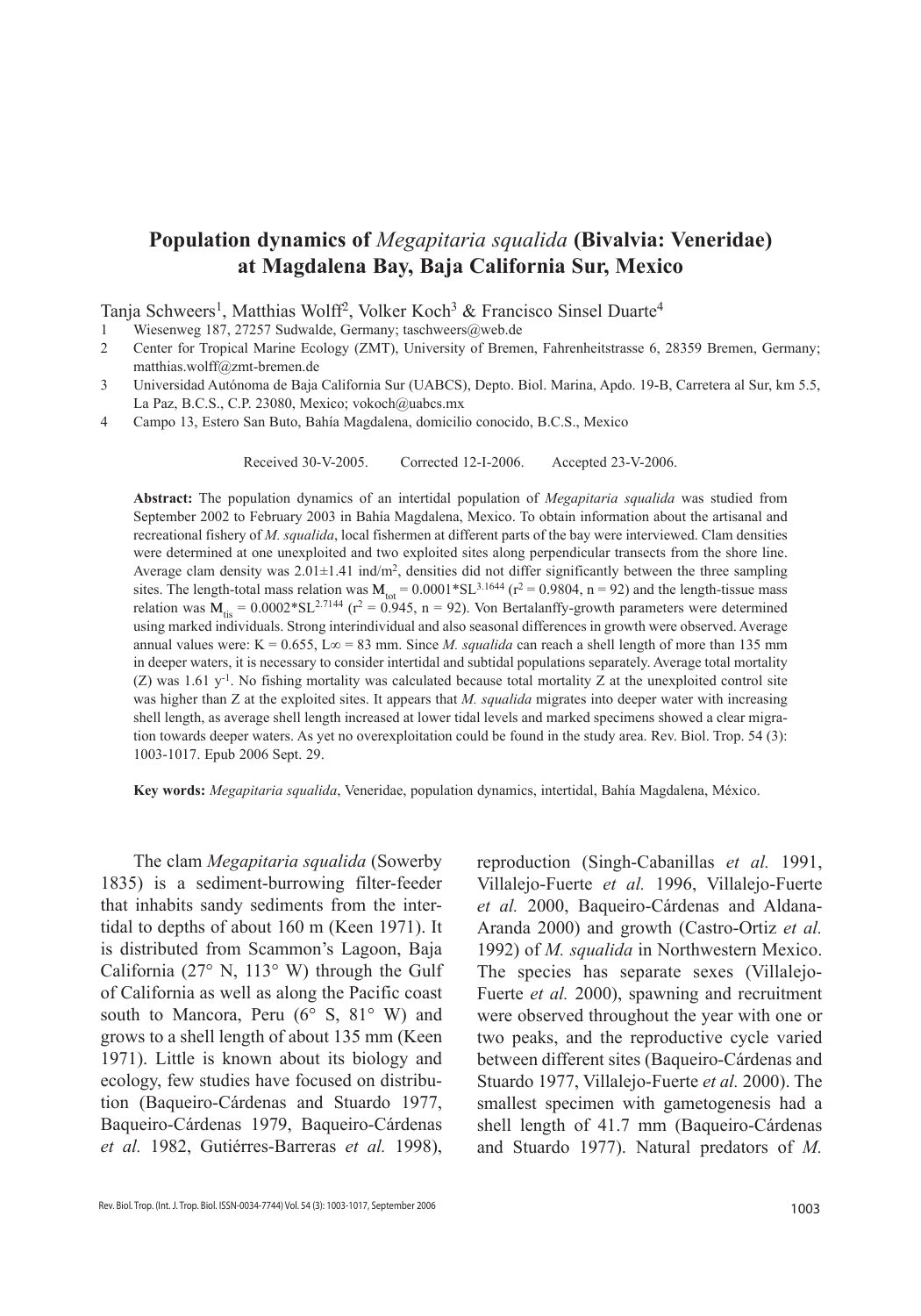*squalida* are gastropods (e.g. *Hexaplex erythrostomus*, *H. nigritus*, *Polinices* spp.), crabs (*Callinectes bellicosus*), sea stars (*Asteropecten armatus*), shore birds and fishes, among others (pers. obs.).

 Chocolate clams are an important component of the benthic community in Bahía Magdalena, a shallow and highly productive coastal lagoon (Cruz-Agüero *et al.* 1994) located on the west coast of Baja California Sur (Fig. 1). The black chocolate clam is supporting an artisanal and recreational fishery in the region. It is harvested by divers in depths of 2- 10 m using Hooka equipment and is also hand collected during spring low tides on exposed intertidal sand flats. Clams are either gathered for personal consumption or sold on the local and regional market. The shell is sometimes used for crafts and jewellery (Castro-Ortiz *et al.* 1992). However, there is no quantitative data on zonation, size distribution, biomass, growth and mortality available for this species and nothing is known about the present state of the fishery. The overall objective of this study was thus to study the population dynamics of *M. squalida* in Bahía Magdalena. Specifically, the following research questions were addressed:

- What is the population density and biomass of *M. squalida* at one unexploited and two exploited areas?
- What is the population size structure in the area and how does it change with water depth?
- What are the growth and mortality rates of *M. squalida* and how is growth influenced by environmental conditions?
- What is the local fishermens knowledge about the past and present level of the fishery?

 The study is based on a six months field work conducted in the mangrove channel Estero San Buto near Puerto San Carlos, Baja California Sur. Sampling was done at the intertidal zone, which is also the main fishing area for the recreational fishery. Sampling circles

were searched for specimens of *M. squalida* to obtain data on the population size structure, density and biomass. Growth parameters were determined from tagging data. The lengthconverted catch curve was used to estimate total mortality Z. Transects were sampled perpendicular to the shoreline to test the hypothesis, that clam size increases with the water depth. Migration was observed with tagged specimens. Oxygen content, temperature and turbidity of the water was recorded over the study period. Local fishermen were interviewed to obtain qualitative data about the chocolate clam fishery.

# MATERIALS AND METHODS

 **Study area and sampling sites:** Bahía Magdalena (Fig. 1), is located between 24º15' N and 25º20' N, and 111º30' W and 112º15' W on the Pacific coast of Baja California Sur, Mexico. This coastal lagoon system can be divided into three different areas: the northwestern zone has an irregular form and is mainly composed of intertidal and shallow areas and relatively narrow mangrove channels with an average water depth of 3.5 m; the central zone, that is actually called Bahía Magdalena, is connected with the open ocean through a wide mouth (40 m deep, 4 km wide), whereas the



Fig. 1. Bahía Magdalena and sampling sites at Estero San Buto (SBc = SBcontrol, SBn = SBnorth, SBs = SBsouth). Scattered areas represent exposed sandflats. Bahía Magdalena, Mexico,. 2002-2003.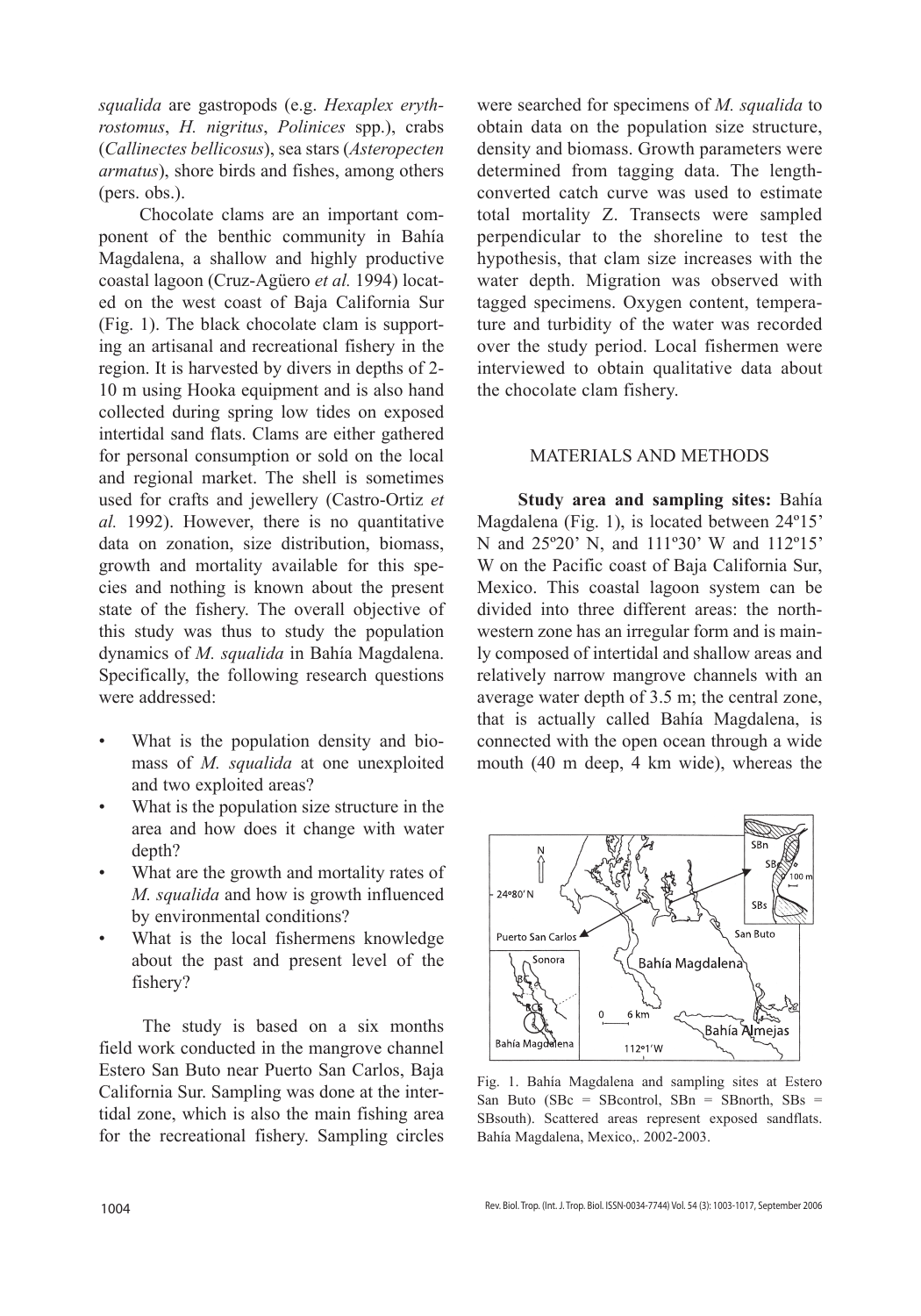connection to the ocean of the southern part, called Bahía Almejas, is narrow and shallow. Bahía Magdalena and Bahía Almejas are connected trough a channel of 2.5 km width and a maximum depth of 10 m (Alvarez-Borrego *et al.* 1975). Tides are mixed-semidiurnal with a range of about 2 m. At low tides, wide stretches of mud and sand flats are exposed.

 *M. squalida* can be found in most parts of the bay on sand flats as well as in deeper waters. For the present study one unexploited and two exploited sampling sites were chosen at Estero San Buto, a mangrove channel near the town of Puerto San Carlos (Fig. 1). The exposed sand flat areas at the sites can reach widths of about 200 m at spring low tides. The sediment is sandy, with varying degrees of coverage with shells and algae and slightly elevated ridges one to several meters wide. The unexplotited site was located near an aquaculture farm. The two exploited sites were located 500 m north and 500 m south of the unexploited site. Therefore the sites are referred to as SBcontrol, SBnorth and SBsouth which were compared in terms of population density, size-frequency distributions, biomass, growth and mortality rates.

**Density and size distribution:** The sampling at the sites was done in the mid- and low-intertidal during spring tide days from September 2002 to February 2003. SBnorth and Sbsouth were sampled at the time of new moon and Sbcontrol to the time of full moon resulting in monthly sampling for each site. 8-16 randomly allocated circles  $(6 \text{ m}^2)$  were searched monthly for chocolate clams >30 mm at each site. Specimens <30 mm could not be reliably detected with this method and were thus not considered. To find the clams, the circles were searched for the typically shaped holes made by their siphons and by stepping next to them. Usually, *M. squalida* would squirt out water when closing the shell, and the clams where then dug out by hand. The number of individuals of *M. squalida* per circle were counted and the shell length of each clam was determined with callipers from the anterior to

the posterior end of their shells to the nearest mm. The average density±standard deviation of *M. squalida* at each site was calculated by averaging over all replicate samples.

 These values were corrected for sampling efficiency that was determined as follows: Six circles were dug out completely with a shovel after the 'normal' sampling was completed. The percentage of additional clams found in a circle was calculated as:

$$
P = (100 / (N_1 + N_2)) * N_2
$$

with  $P =$  percentage of additional individuals;  $N_1$  = number of individuals per circle, found with 'normal' sampling;  $N_2$  = number of additional individuals per circle.

Using the average value  $(P_{av})$  from the six replicates, the sampling efficiency (SE) was calculated as follows:

$$
SE = 100\% - P_{av}
$$

with SE = sampling efficiency;  $P_{av}$  = average percentage.

 Size frequency histograms using length classes of 5 mm were constructed from the length measurements for each site at each sampling date. The average densities of the three sampling sites were compared using an one way ANOVA.

**Length-mass relations:** A total of 92 specimens were collected during regular sampling at the three different sites and frozen alive at -20 °C. Later, the total weight of the whole organism, weight of the soft parts and the shell separately were determined with an accuracy of 0.01 g. Shell length was measured with callipers with an accuracy of 0.1 mm. Length-total mass relation and length-tissue mass relation were calculated:

$$
M = a * L^b
$$

with  $M =$  mass and  $L =$  shell length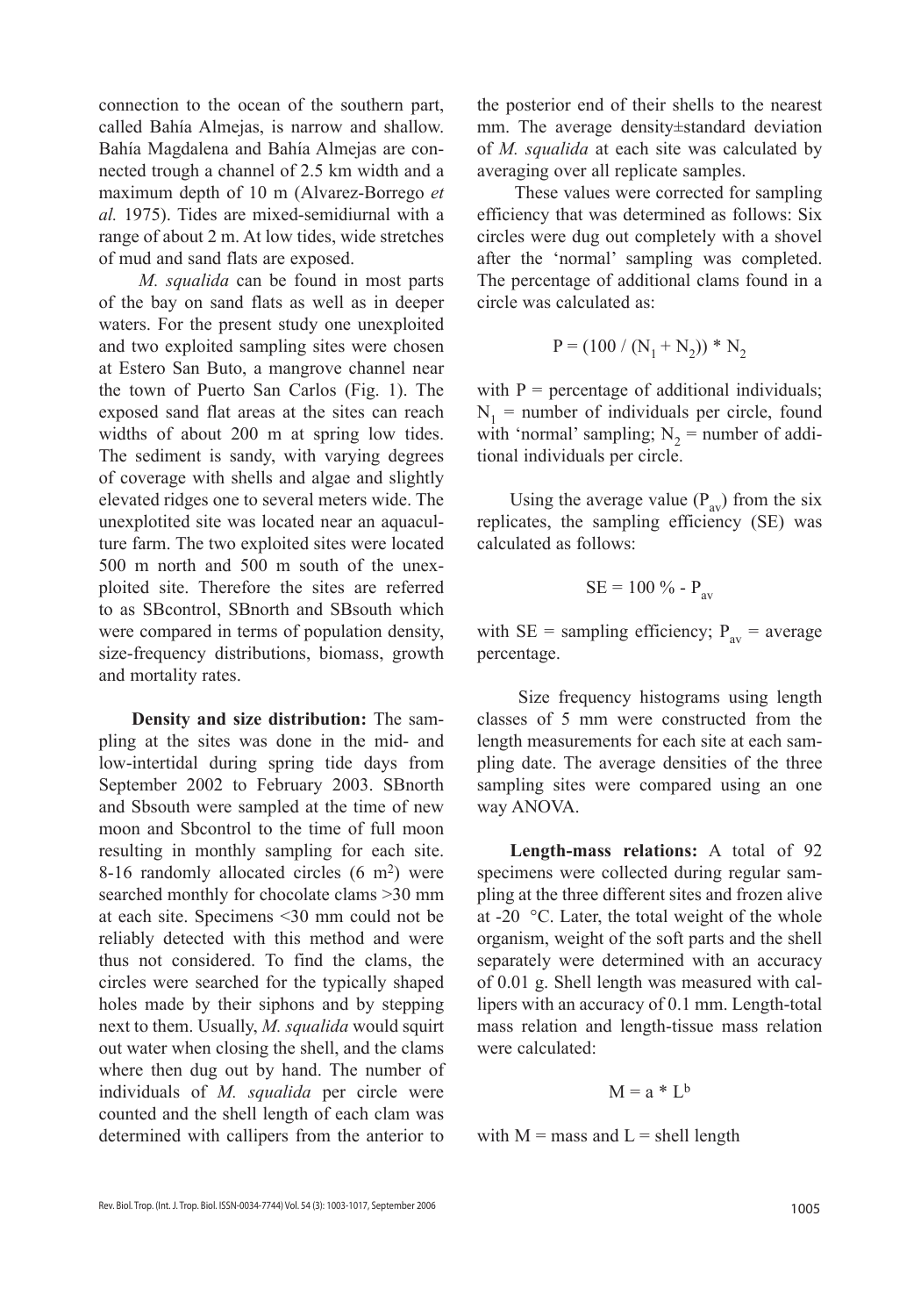Biomass in each sample was calculated by calculating the mass of each individual using the length-mass relations.

**Growth:** 159 chocolate clams were marked with a scratch code made with an hacksaw. The scratches were coloured with red nail-polish and coated with super glue. The clams were kept in fenced areas (corrals with 2 cm mesh buried about 10-15 cm) of 0.25, 1 and  $4 \text{ m}^2$  size at the intertidal zone at an unexploited area to prevent escape of the marked clams. Densities in the corrals were higher than natural densities of *M. squalida*. However, the abundant burrowing clam *Chione californensis* was excluded from the corrals, thus the total clam density was similar to that found in the field. The shell length was measured monthly using callipers with an accuracy of 0.1 mm. The von Bertalanffy growth equation (VBGE) was used to describe the growth of the clams (Gulland 1988):

$$
L_t = L_\infty \left(1 - \mathsf{e}^{-(K \ (t - t_0)}\right)
$$

with  $L_t$  = length at time t;  $L_\infty$  = asymptotic length; K = growth constant;  $t_0$  = age at length 0 (considered as zero).

To calculate the parameters of the VBGE, the Munro plot was used (Munro 1982):

$$
K = \ln(L_{\infty} - L_1) \ln(L_{\infty} - L_2) / (t_2 - t_1).
$$

with K = growth constant;  $L_{\infty}$  = asymptotic length;  $L_1$  = length at tagging;  $L_2$  = length at recapture;  $t_2 - t_1 =$  time interval between tagging and recapture.

 This plot requires a fixed input-value for 'L∞'. It leads to individual daily 'K'-values for each specimen. The 'L∞' was selected which minimized the variance around the mean 'K' value. The values obtained were multiplied with 365 to obtain the annual growth constants 'K'. To compare the growth constants of different length classes at different months, the average 'K'-values of length class-groups of 10 mm (beginning with the class 0-9.9 mm) at every month were calculated. In addition, the average 'K'-value of all measurements was determined and a growth curve was calculated. All calculations were done using the computer program FISAT II (Gayanilo *et al.* 1994).

To enable comparisons of the growth performances of specimens at different sampling sites and also with other bivalve species, the growth performance index was calculated from the average growth parameter estimates (Pauly and Munro 1984):

$$
\phi = \log 10 \text{ K} + 2 * \log 10 \text{ L}_{\infty}
$$

with K = growth constant and  $L_{\infty}$  = asymptotic length.

 **Mortality:** To calculate the instantaneous annual mortality rate 'Z' the length converted catch curve was applied to the pooled length frequency data using the estimated growth parameters from the tagging experiment. The calculation was done with the program FISAT II. 'Z' corresponds to the negative slope of the linear regression of the descending arm of the catch curve (Gayanilo *et al.* 1994):

$$
ln(N_i / \Delta t_i) = a + b * t_i
$$

with  $N =$  number of specimens in length class i;  $\Delta t$  = time needed for the clam to grow trough length class i;  $T =$  relative age (computed with  $t_0 = 0$ ) corresponding to the midlength of class i;  $b =$  estimate of Z.

'Z' was calculated for each site and for the complete data set.

**Vertical zonation:** At each sampling site, transects were sampled perpendicular to the shoreline. The seaward mangrove edge was chosen as a starting point. Beginning at this point, every 20 m three sampling circles (6 m2) were searched for specimen of *M. squalida* (see above) down to the water line at low tide. The mean lengths of the clams at the different transects (20, 40, 60 and 80 m) were compared using one way ANOVA.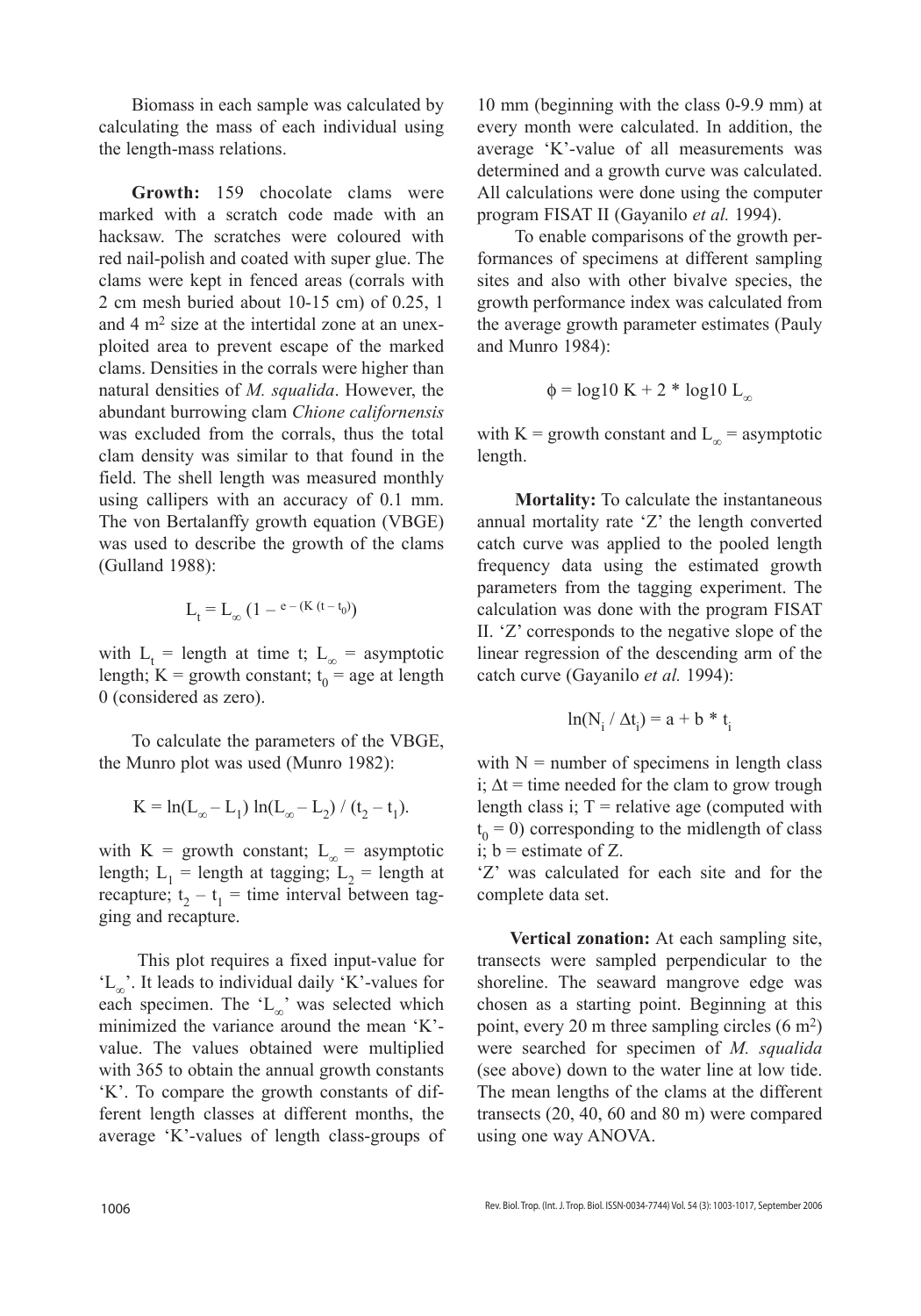**Migration:** 25 clams were tagged as described above and released close to a marked starting point in the mid-low intertidal. After 69 and 143 days, the area around the release point was searched for marked clams and their distance and direction from the release mark was measured.

**Monitoring environmental conditions:**  Throughout the study period, oxygen, temperature and turbidity were measured. Dissolved oxygen content of the water was measured twice every week using Winkler-titration at the time of sunrise and sunset. The samples were taken at the water line near SBcontrol. Morning and evening values were averaged to a mean daily value. For longterm observation of the sediment temperature in  $\degree$ C, a data-logger (Tidbittm) was dug into the sediment near the corrals. The temperature of the bottom water was measured in the subtidal with a second data-logger. The data were analysed with the program Boxcar 6.0. The turbidity of the water (using a Secchi disc) was measured monthly in the subtidal.

**Qualitative assessment of fisheries by interviews:** To obtain information about the fishery of *M. squalida*, some randomly selected fishing grounds near the town of Puerto San Carlos (Fig. 1) were observed and people operating here were interviewed about their capture methods, the size and amounts of their catch and market issues (Table 1).

#### **RESULTS**

**Densities and size distribution:** The sampling efficiency obtained during regular sampling was about 68 % and densities were corrected accordingly using a factor of 1.47. Average density at the exploited site SBnorth (2.45±1.18 ind/ m<sup>2</sup>) was significantly higher (one way ANOVA,  $p = 0.009$ ) than at SBcontrol (1.84 $\pm$ 1.35 ind/ m<sup>2</sup>) while SBsouth  $(1.81 \pm 1.61 \text{ ind/m}^2)$  did not differ from the control site  $(p = 0.923)$ . SBnorth and SBsouth differed significantly  $(p =$ 0.017). Total average density from all sites was  $2.01 \pm 1.41$  ind/m<sup>2</sup>. Individual samples varied between 0 and  $6.13$  ind/m<sup>2</sup> (Table 2). The length

TABLE 1

*Questionnaire for chocolate clam fishermen (recreational/commercial). Bahía Magdalena, Mexico. 2002-2003*

Date of interviews: January and February 2003 Number of interviews: 11

- Where are you searching for chocolate clams?
- How often are you searching for chocolate clams?
- Do you search during the whole year?
- What method are you using to find the clams?
- Do you search alone or with a co-worker?
- How long do you search per day?
- Of what size is the area you are searching at?
- Do you have expenses like gasoline etc.?
- How many clams do you find per day?
- Of what average size are they?
- Do you find more/less/as many as clams than a few years ago?

Recreational/commercial fisheries Additional questions for fisheries

- Did you have to change the site you where searching at due to insufficient numbers?
- How many clams do you sell (per day/week etc.)?
- For how much do you sell your clams?
- Where do you sell them?
- How much of your catch do you consume (with your family)?
- Are you a member of a fishing co-operation?
- Do you have another job?
- Does your family depend on chocolate clam fishery?
- What is the percentage of chocolate clam fishery of your income?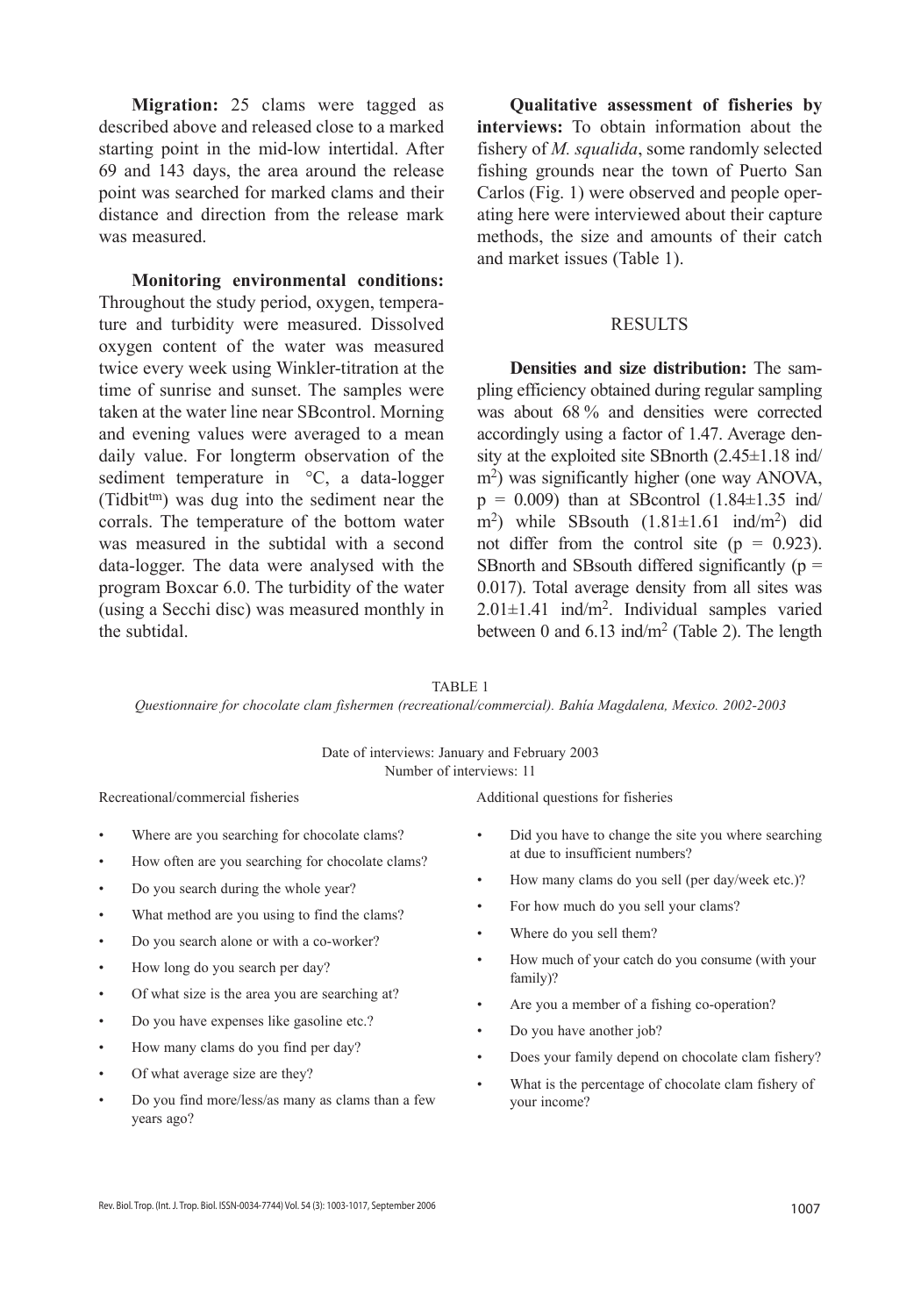frequency histograms (Fig. 2) show two cohorts at each sampling site with a modal progression of the small cohort over the sampling period.

**Length-mass relations:** The length-total mass and length-tissue mass relations are shown in Fig. 3. Biomass of clams with different shell lengths calculated with these equations are given in Table 3 and refer to the population biomass.

**Growth:** Clams larger than 60 mm showed very little or no growth at all. The parameters K and  $L_{\infty}$  derived from the tagging data of clams smaller or equal 60 mm were  $0.655\pm0.367$  and 83 mm respectively. The growth performance index derived from these values was  $\phi = 3.654$ . As seen in Fig. 4, K-values varied for different length groups and also temporally, between 0 and 1.741. Since the capacity of the Munroroutine of FISAT II was limited, 178 tagging data were chosen randomly and a semi-quantative growth curve was calculated (Fig. 5).

**Mortality:** Using K = 0.655 and  $L_{\infty}$  = 83 mm obtained from tagging data the mortality



Fig. 2. Length frequency distributions of M. squalida at the three sampling sites SBcontrol (left), SBnorth (middle) and SBsouth (right). The frequency values represent the actual number of clams per m2. The catch efficiency is not taken into account. Bahía Magdalena, Mexico, 2002-2003.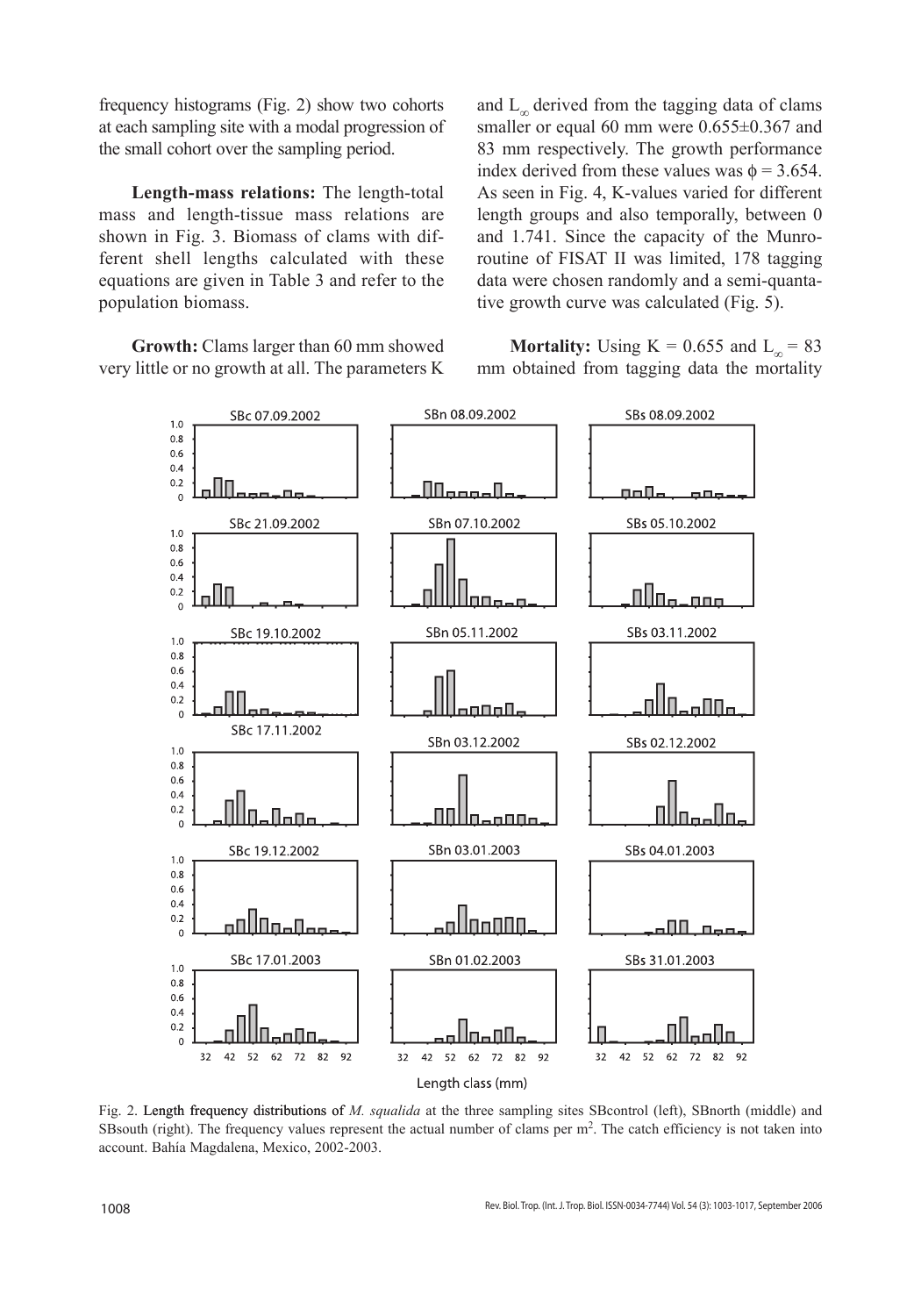TABLE 2 *Average clam density at the three sampling sites. Bahía Magdalena, Mexico, 2002-2003*

|           | Average density $\left[\text{ind/m}^2\right]$ | <b>SD</b> | Average density corrected with<br>factor $1.47$ [ind/m <sup>2</sup> ] | SD.  |
|-----------|-----------------------------------------------|-----------|-----------------------------------------------------------------------|------|
| SBcontrol | 1.25                                          | 0.92      | 1.84                                                                  | 1.35 |
| SBnorth   | 1.67                                          | 0.80      | 2.45                                                                  | 1.18 |
| SBsouth   | 1.24                                          | 1.10      | 1.81                                                                  | 1.61 |



Fig. 3. Length-mass relation. A. Total mass. B. Tissue mass of *M. squalida*. Bahía Magdalena, Mexico, 2002-2003.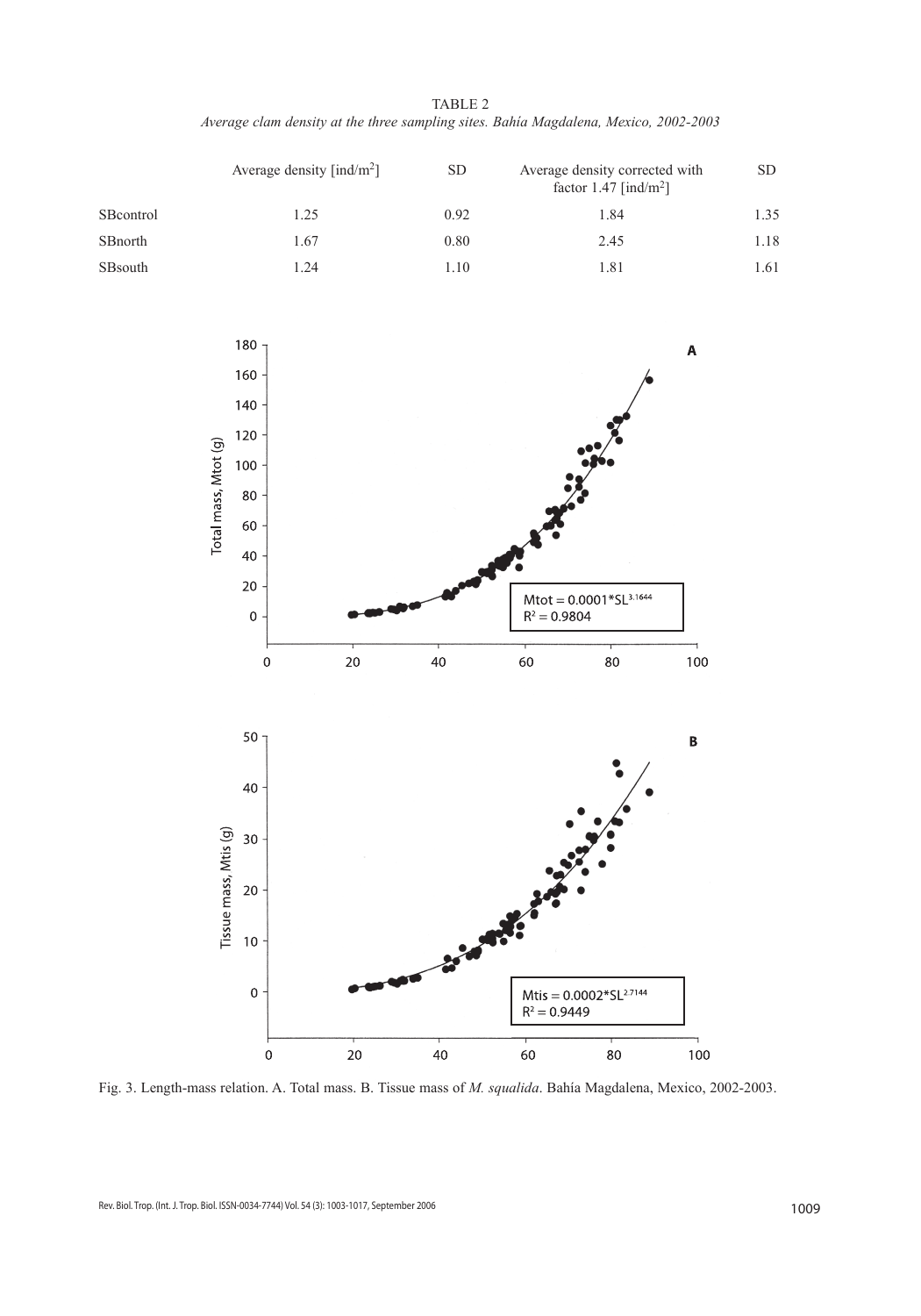| TABLE 3                                                                                                     |  |
|-------------------------------------------------------------------------------------------------------------|--|
| Length-mass relations of M. squalida calculated with obtained equations. Bahía Magdalena, Mexico, 2002-2003 |  |

| Shell length [mm] | Total mass [g] |              | Tissue mass [g] |              |
|-------------------|----------------|--------------|-----------------|--------------|
|                   | This study     | Singh et al. | This study      | Singh et al. |
| 10                | 0.15           | 0.51         | 0.10            | 0.25         |
| 30                | 4.72           | 9.92         | 2.04            | 3.00         |
| 50                | 23.78          | 39.42        | 8.18            | 9.55         |
| 70                | 68.96          | 97.83        | 20.39           | 20.5         |
| 90                | 152.76         | 192.87       | 40.33           | 36.27        |

Values at the right show relations found by Singh-Cabanillas *et al.* (1991) in the Bay of La Paz.



Fig. 4. A. Environmental conditions at SBcontrol over the study period. B. Monthly average k-values of tagged *M. squalida* specimens. C. Average K-values of different size classes. Bahía Magdalena, Mexico, 2002-2003.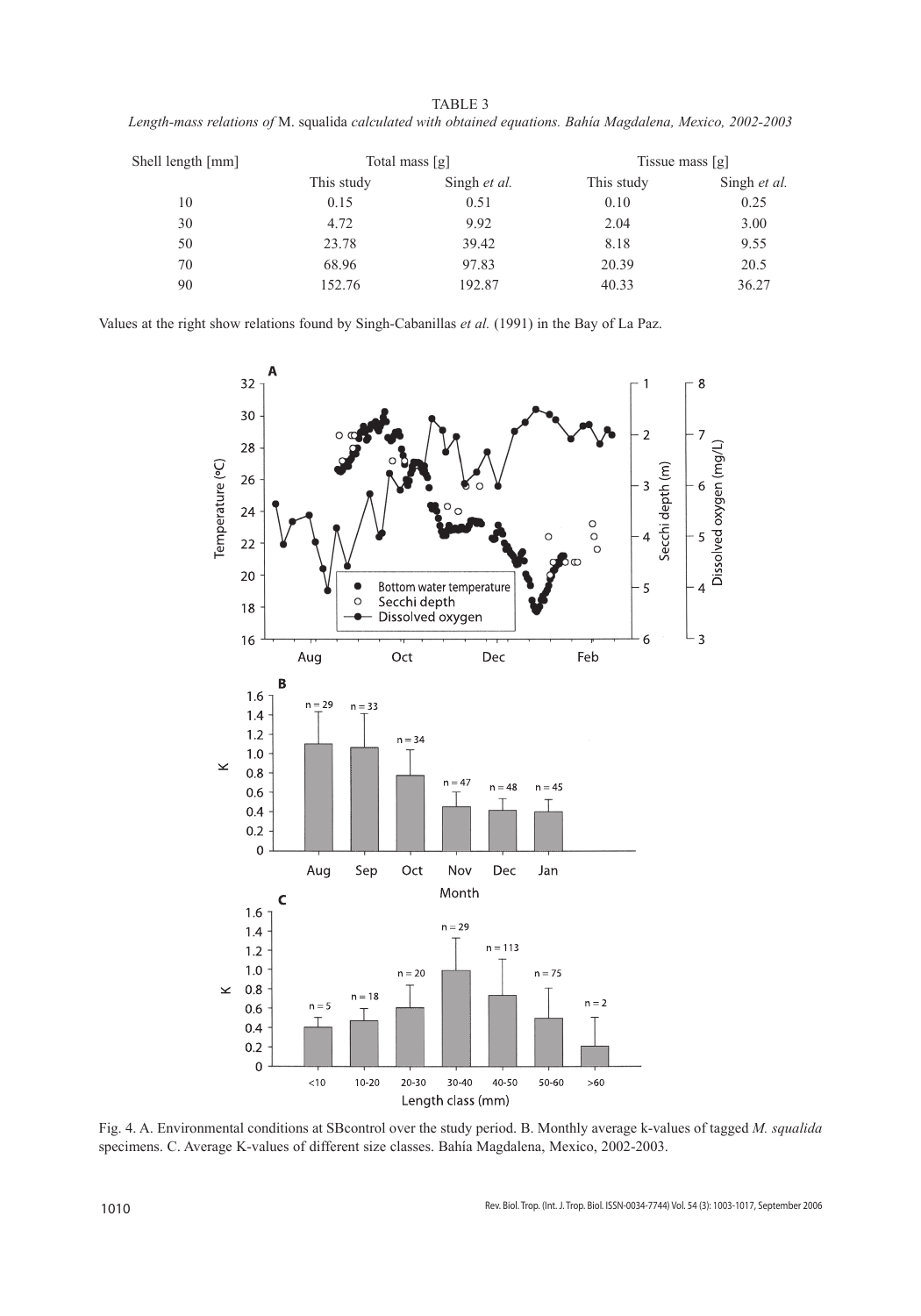

Fig. 5. Semi-quantative growth curve for *M. squalida* populations at the intertidal and subtidal zone. Bahía Magdalena, Mexico, 2002-2003.

rate 'Z' at the unexploited site SBcontrol was 2.18  $y^{-1}$  (confidence interval CI = 1.53-2.82). The exploited sites SBnorth and SBsouth show lower mortality rates (SBnorth  $Z = 1.38$  y<sup>-1</sup>  $(0.30-2.46)$ , SBsouth  $Z = 1.71$  y<sup>-1</sup> (-0.54-3.96)). The value for 'Z' of the pooled data for all sampling sites is  $1.61$  y<sup>-1</sup> (CI = 1.37-1.85).

**Vertical zonation:** The box plots (Fig. 6) show an increase of mean length with increasing distance to the starting point. An ANOVA shows significant differences between the 40 and 60 m transects at SBcontrol ( $p = 0.002$ ), at SBnorth between 40 and 80 m ( $p = 0.003$ ) and 60 and 80 m ( $p = 0.0006$ ) and at Sbsouth between 40 and 60 m ( $p = 0.016$ ) and 60 and 80 m ( $p = 0.009$ ).

**Migration:** 20 tagged specimens of *M. squalida* could be recaptured after 69 days and 15 again after 143 days. Distances varied between 0.08 and 1.4 m after 143 days. Average distance was 0.48±0.33 m per 143 days (3.24 mm per day). Most of the clams showed seaward directed movement (Fig. 7).

**Environmental conditions:** The dissolved oxygen ranged between 3.95 mg/ml in August 2002 and 7.50 mg/ml in December 2002 (Fig. 4A). The temperature of the sediment and the bottom water were almost identical. As there was more data available on the bottom water temper-



Offshore distance from starting point (m)

Fig. 6. Shell length (ranges and mean values) along transects at increasing distance from the shore. Bahía Magdalena, Mexico, 2002-2003.

ature, this data was considered. A maximum was reached at the end of September (30.3 °C) and a minimum at the end of December (17.7 °C). Average temperature of the sampling period was 24.3 °C. Secchi depth increased over the study period from 2 m to more than 5 m.

**Qualitative assessment of fisheries by interviews:** 11 fishermen were interviewed. Two of them were professional chocolate clam fishermen who depend exclusively on the *M. squalida* fishery. Their fishing grounds are located in the channel in front of Puerto San Carlos. The size limit for chocolate clams is 60 mm shell length. The clams are collected by Hooka diving with the help of a co-worker in shallow water depths, bigger clams (up to 135 mm) are generally found in deeper waters (up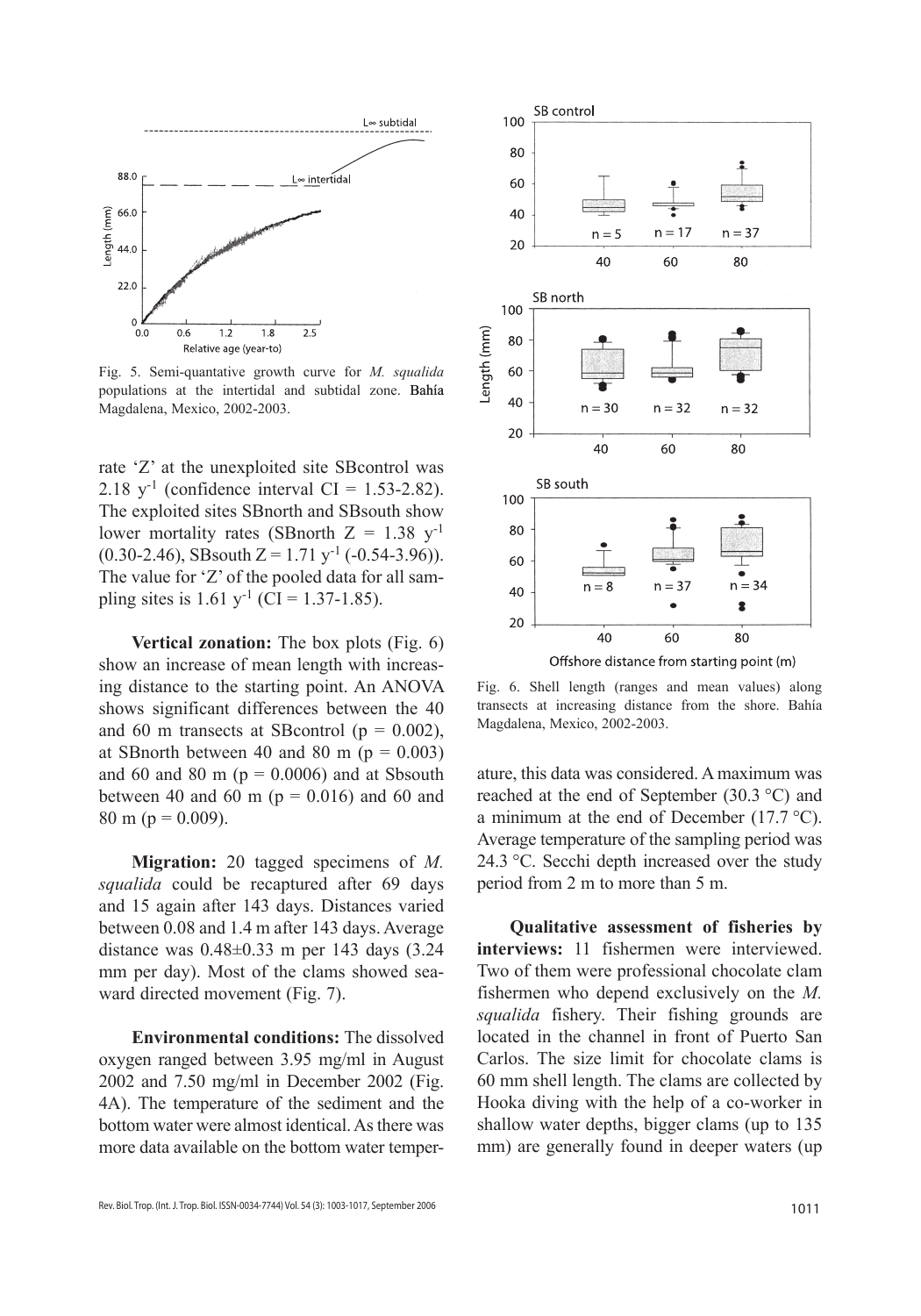

Fig. 7. Bearing of recaptured clams of the migration experiment after 143 days. The distance between water line at high tide and starting point does not correspond to scale. Bahía Magdalena, Mexico, 2002-2003.

to 10 m). There they find six clams per  $m<sup>2</sup>$  on average. Observations of the fishermen show that bigger clams appear in coarse sediments whereas smaller ones seem to prefer fine sand. One of the fishermen was fishing six days of the week for chocolate clams. Up to 900 individuals with an average size of 99 mm were caught per day and sold directly in Puerto San Carlos or on the regional or national market.

The recreational fishery of *M. squalida* is common in Puerto San Carlos. Seven of nine interviewed people search chocolate clams; five of them every two weeks at the time of spring low tides. In total, four different collecting sites were named: Estero San Buto, La Curva near San Carlos, Banderitas (another mangrove channel) and the sandflat in front of the boating ramp of San Carlos. They collect 50-200 clams per catch of an average length of 60 mm, which are used exclusively for private consumption. Just one of the fishermen claimed to find less clams than before, the other persons did not observe a decline of the of the *M. squalida* population.

### DISCUSSION

The average densities of *M. squalida* at the three sampling sites with 1.81-2.45 ind/ m2 were similar to densities found in Bahía Loreto by Gutiérres-Barreras *et al.* (1998) with 1-3 ind/m2. The distribution of *M. squalida* in San Buto was patchy, with 0-6.13 ind/m2. High patchiness was also found in other studies (Baqueiro-Cárdenas and Stuardo 1977, Baqueiro-Cárdenas *et al.* 1982) who recorded chocolate clam densities from 0.04-10 ind/m2 at different sites in Baja California and seems to be the rule in *M. squalida*. Several factors might explain this high patchiness:

- 1. Baqueiro-Cárdenas (1979) studied the distribution of *M. squalida*, *M. aurantiaca* and *Dosinia ponderosa* in relation to the grain size of the sediment. *M. squalida* was found in coarse to fine sand and its relative abundance decreased in coarse sand. García-Domínguez (1991) observed that the distribution of *Chione californiensis*, which is often found in assemblage with *M. squalida*, is also determined by the type of substrate. The grain size could influence the burrowing rate of the chocolate clam which has been observed for other bivalves (Alexander *et al.* 1993, Nel *et al.* 2001) and could thereby influence the ability of *M. squalida* to evade its predators or to reach the sediment surface after burial by storm deposits or by tidal sedimentation. In addition, the substrate selectivity off settling larvae could play a role (Alexander *et al.* 1993). It was shown by Norkko *et al.* (2001) that several juvenile bivalves (0.5-4 mm length) dispersed over scales of meters within one tidal cycle. Nothing is known about dispersal of juvenile specimens of *M. squalida* but adult chocolate clams are able to move several decimeters in a few months as was observed in the migration experiment of this study.
- 2. Intraspecific competition could also be influencing the distribution of *M. squalida*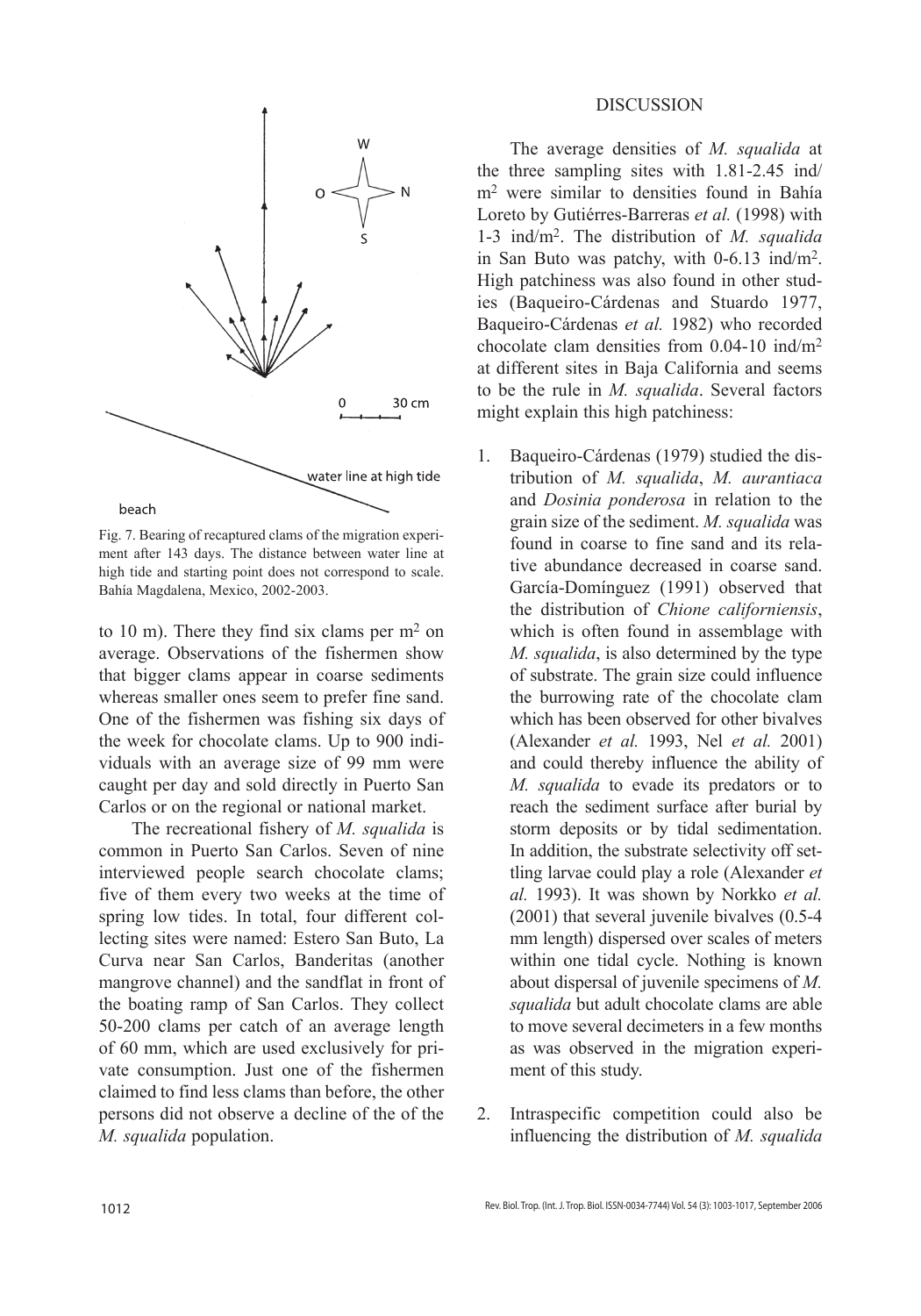and may explain the high patchiness. Adults could filter passively settling larvae and therefore inhibit settlement and subsequent recruitment (Defeo 1996, Brazeiro and Defeo 1999). The density of adults could also limit the survival of settled juveniles as they are not able to compete for food with the same efficiency as the adults (Searcy-Bernal and Juárez-Romero 1991).

3. Patchy occurrence of predators could lead to patchy distributions of *M. squalida* on a very small scale.

In the available studies about the abundance of *M. squalida*, there is few comparable data about sampling efficiency. At the present study 68 % in average could be detected. A recapture of 61.6 % of 237 tagged specimens of *M. squalida* by Castro-Ortiz *et al.* (1992) at two sites at Bahía Concepción shows a similar efficiency. Clams of all size classes were overlooked in our study although sampling was done very thoroughly.

The length-total mass relation of *M. squalida* was different from that found by Singh-Cabanillas *et al.* (1991) in the bay of La Paz whereas length-tissue mass relation was similar. As seen in Table 3, total weight of a chocolate clam of 50 mm length would be 23.78 g (tissue mass 8.18 g) in this study. After the length-mass relation found by Singh-Cabanillas *et al.* (1991), it would be 39.42 g (tissue mass 9.55 g). These differences might be explained by different methods. Singh-Cabanillas *et al.* (1991), did not freeze specimens of *M. squalida* before weighing. This might have led to a higher proportion of water in the clams resulting in higher total mass than found in clams of the recent study. In addition, high variation of individual length-mass ratio could have an influence. In this study, variations in mass of more than 30 % were found in clams of the same length.

Sampling of transects showed a general trend to larger chocolate clams in deeper water (Fig. 6). Though no transects were sampled in the subtidal area, observation of the commercial

fishery lead to the conclusion, that average size of *M. squalida* specimens increases with increasing water depths. Individuals of more than 135 mm could be found in water depths of more than 10 m. It was observed that average size of 163 clams of a commercial catch in deeper water was 107 mm. This phenomenon was also described by Donn (1990) for *Donax serra*, a sediment-burrowing bivalve inhabiting southern African coasts who observed small individuals high on the shore and larger ones progressively further down. This author suggests that the different zonation patterns were due to a change of behavior/response of clams with increasing size. It could be possible that small individuals prefer the upper intertidal to be better protected against aquatic predators. Larger clams might move to lower tidal levels because they are less vulnerable to predation and conditions for feeding and spawning are better (Bally 1983). The migration experiment of this study confirmed the ability of *M. squalida* to move and its preference to move in direction of the subtidal zone.

The relatively low  $L_{\infty}$  found in this study at the intertidal and the high  $L_{\infty}$  of chocolate clams at the subtidal area strongly suggest that intertidal and subtidal populations should be considered separately. After small clams of the intertidal zone reach  $L_{\infty}$  of about 83 mm their growth ceases and the clams migrate to the subtidal area, where growth continues due to better food availability and more constant environmental conditions (Fig. 5). Another possible explanation could be settlement of larvae in deeper waters, where specimens reach up to 135 mm due to better conditions. In conclusion, clam size seems to be highly dependent on the habitat and water depth.

The two distinct cohorts in the length frequency histograms may represent two consecutive year classes. According two the growth parameters determined in the tagging experiment, *M. squalida* is a moderately slow growing species and large individuals  $($   $\sim$  82 mm) may be up to seven years old. Using the average growth parameters  $L_{\infty}$  = 83 mm and K = 0.655, a 50 mm clam would be approximately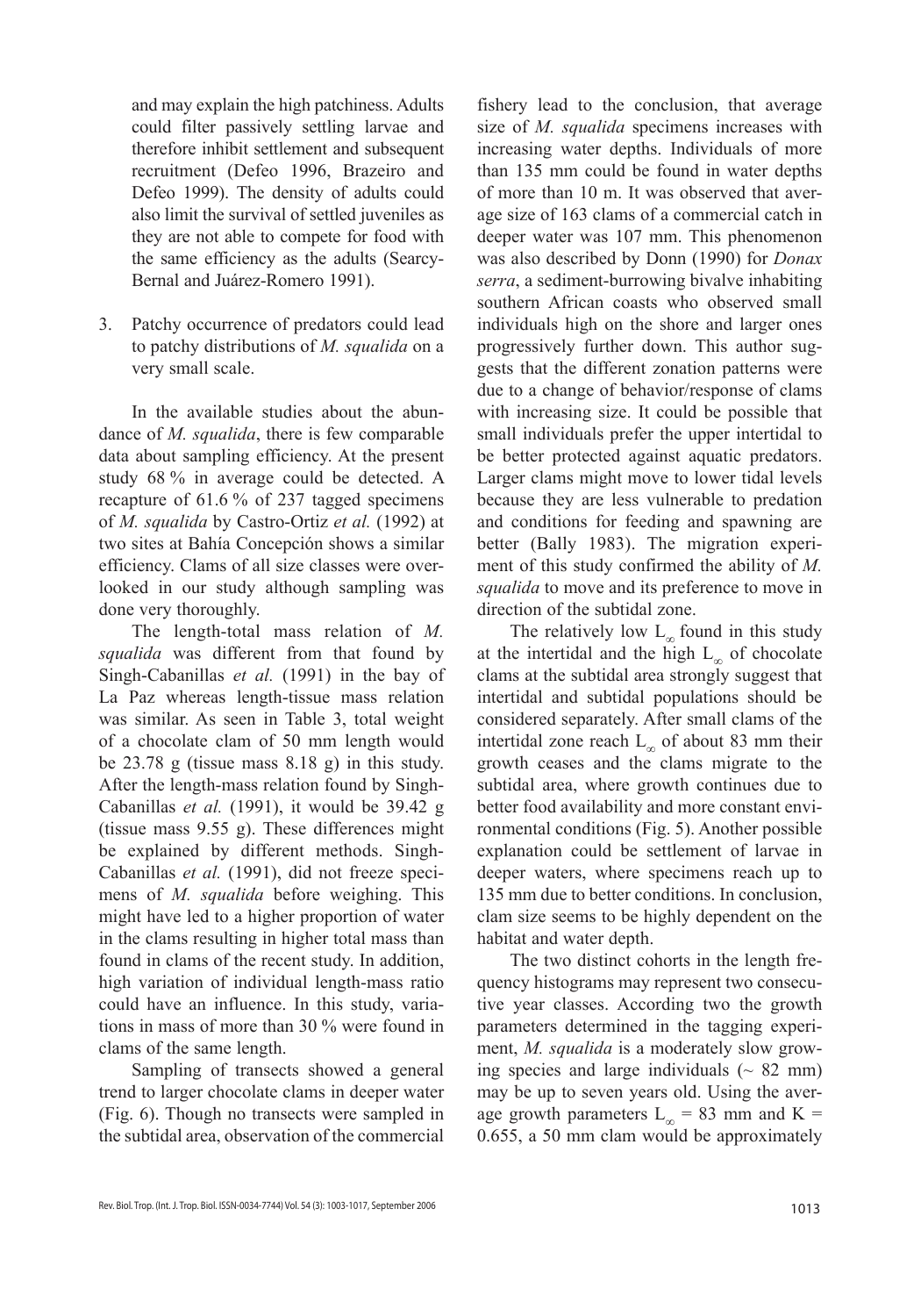1.4 years old, a 70 mm shell 2.8 years. The two distinct peaks shown at the histograms could refer to these age groups. This might be a sign for one main spawning pulse per year. Although *M. squalida* reproduces throughout the year, one or two periods of increased spawning were usually mentioned in most previous studies. However, reproduction patterns varied between populations at different sites (Baqueiro-Cárdenas and Stuardo 1977, Singh-Cabanillas *et al.* 1991, Villalejo-Fuerte *et al.* 1996, Villalejo-Fuerte *et al.* 2000).

The average K-value = 0.655 and  $L_{\infty}$  = 83 mm ( $\phi$  = 3.654) obtained with tagging data of this study are similar to the average  $K =$ 0.551 and L<sub>∞</sub> = 81 mm ( $\phi$  = 3.558) found by Castro-Ortiz *et al.* (1992) in El Remate, Bahía Concepción. These growth parameters differ considerably from K = 0.152 and  $L_{\infty}$  = 86 mm  $(\phi = 3.051)$  found at a different site in the same study of Castro-Ortiz *et al.* (1992). The two sampling sites in Bahía Concepción showed different sediment properties and different current velocities. Other studies reported faster growth of *M. squalida*. While juveniles of 25 mm with K = 0.655 and  $L_{\infty}$  = 83 mm would increase approximately 3 mm per month in Estero San Buto, Baqueiro-Cárdenas and Stuardo (1977) found growth rates of 4.5 mm in these size classes, and Singh-Cabanillas *et al.* (1991) even 5 mm per month. These studies were conducted in the Bay of La Paz (Gulf of California) and in the south of Mexico (Guerrero), sites with higher annual mean temperatures than San Buto. The growth of *M. squalida* seems to be highly dependent on geographical differences of parameters such as temperature, sediment properties and currents. It has to be taken into account that densities of *M. squalida* in the fenced in areas were high (4-20 ind/m<sup>2</sup>, juveniles  $\leq$  20 mm: 92 ind/m<sup>2</sup>) which might have negatively influenced the growth of the clams. Still, clam biomass in the corrals was similar to clam biomass in the field as most of other abundant bivalves such as *Chione californiensis* (densities of about 48 ind/m2 found by Castro-Ortiz and García-Domínguez 1993) were removed from the corrals.

Growth of *M. squalida* was strictly seasonal (Fig. 4b). K-values decreased with decreasing temperature, increasing oxygen content and increasing secchi depth of the water (Fig. 4). The decreasing turbidity observed during the study is a sign for decreasing food availability and might be a limiting factor for filter-feeders such as *M. squalida.* Since it is a tropical species and found on its northernmost distribution limit, temperature plays an more important role in its development. In conclusion the growth seems to be positively correlated with food availability and temperature. Castro-Ortiz *et al.* (1992) and Baqueiro-Cárdenas and Stuardo (1977) observed a seasonal growth of *M. squalida* with highest growth rates in June in Bahía Concepción and Bahía Zihuatanejo. Seasonality could also be observed for other venerid clams like *Chione californiensis* which can be found associated with *M. squalida* (Castro-Ortiz and García-Domínguez 1993). Another venerid clam that can be found at the coast of Baja California is *Tivela stultorum*. This species showed seasonal growth in California populations (Coe and Fitch 1950) but slower winter growth was not observed in *T. stultorum* inhabiting beaches in Baja California, its southernmost limit of distribution (Searcy-Bernal and Saavreda-Rosas 1988).

A strong individual variation of K-values (Fig. 4) within one population at the same site under the same environmental conditions was observed. K-values varied between 0 and 1.741. Standard deviation of K was very high  $(K = 0.655 \pm 0.367)$ . This phenomenon makes it difficult to predict individual growth and it is necessary to sample a high number of clams throughout the year to obtain more reliable growth parameters.

Total mortality Z was high at all sampling sites (pooled data:  $1.61 \text{ y}^{-1}$ ). Contrary to our expectations, mortality rate at the exploited sites was lower than at the control site. Consequently, exploitation must have been too small to be recognizable and the calculated total mortality should equal the natural mortality rate M at the sampling sites in San Buto.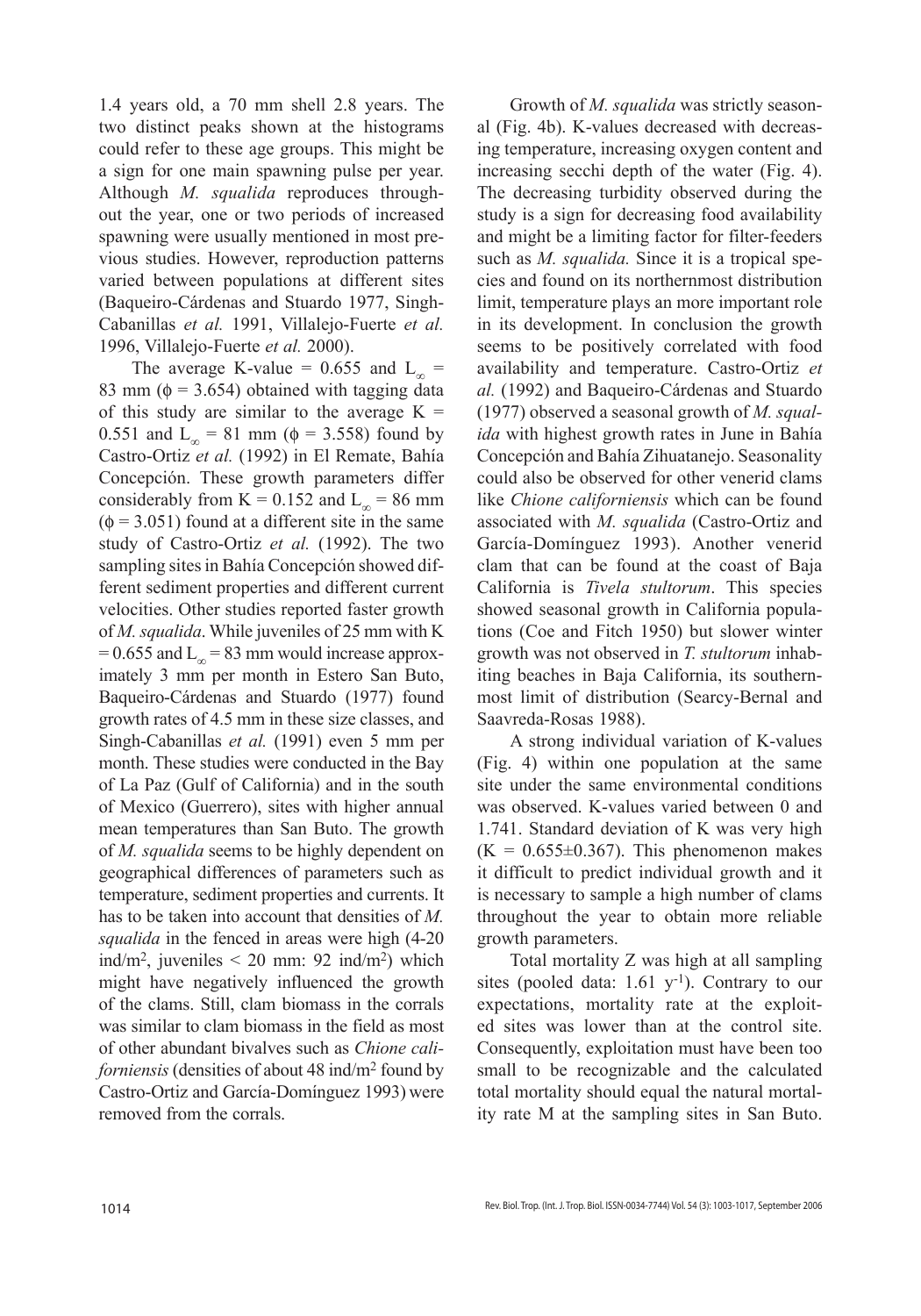The natural mortality M of *M. squalida* is high in comparison to other bivalves. *Venus antiqua* showed natural mortality of M = 0.33 y<sup>-1</sup> (( $\phi$  = 3.07) in Southern Chile (Clasing *et al.* 1994)). Similar mortality and growth parameters could be found for *Mesodesma mactroides* M = 1.64  $y^{-1}$  ( $\phi$  = 3.67) on Uruguayan beaches (Defeo *et al.* 1992).

As mentioned above, the patchy distribution of *M. squalida* makes it more difficult to determine an impact of fishery. However, the analysis of the fishery itself did not reveal an overexploitation of *M. squalida* in the intertidal zone. Out of 11 interviewed persons just one professional fisherman claimed to have observed an decrease in chocolate clam abundances. This is surprising due to the high demand of the clam and its heavy exploitation at several points of the bay.

Although the recreational fishery at San Buto takes place mostly in summer (May-July) (pers. obs.), its impact on density and size distribution should have been observable in the following months, which was not the case. The exploitation of the sampling sites at San Buto might have been lower in comparison to more heavily exploited areas at other parts of the bay and therefore the impact might have been too small to be recognizable. Another possible explanation could be the early maturity of clams which was observed in individuals of 42 mm length (Villalejo-Fuerte *et al.* 1*996*) and the limitation of the fishery to specimens larger than 60 mm, which was also the average shell length of specimens harvested by recreational fishermen. Early maturity and reproduction throughout the year may enable *M. squalida* to compensate the fishing pressure. Furthermore, sampling efficiency at the intertidal, which is presumably higher than fishing efficiency, was about 68 % of clam stock. The remaining clams might be sufficient to keep the intertidal population stable. However, the absence of clear indications of overfishing should not be taken as a proof that the population is in a healthy state, as data was only gathered over a period of six months and the spatial scale was not extensive enough to be able to draw conclusions.

Therefore, further studies with a strong emphasis on the fishery of *M. squalida* in the subtidal should be conducted, as the large specimens play an important role in the commercial fishery.

# ACKNOWLEDGMENTS

The authors gratefully acknowledge the financial and logistic support provided by the School for Fieldstudies, Center for Coastal Studies, Puerto San Carlos and the Center for Tropical Marine Ecology (ZMT), Bremen. Special thanks go to Marc H. Taylor for his help and advice in fieldwork.

#### RESUMEN

Se estudió la dinámica poblacional de la almeja *Megapitaria squalida* de setiembre 2002 a febrero 2003 en Bahía Magdalena, México. La densidad se determinó en un sitio no explotado y dos sitios explotados utilizando transectos perpendiculares desde la línea costera. También se entrevistó a pescadores locales de diferentes partes de la bahía para obtener información acerca de la pesquería artesanal y recreacional de *M. Squalida*. La densidad promedio estimada fue de  $2.01 \pm 1.41$  ind/m<sup>2</sup>, sin diferencias significativas entre sitios. La relación de masa y longitud total fue de M<sub>tot</sub> = 0.0001\*SL<sup>3.1644</sup> ( $r^2$  = 0.9804, n = 92) y la relación de masa y longitud de tejido fue de  $M_{\text{tis}} = 0.0002 * SL^{2.7144}$  $(r^2 = 0.945, n = 92)$ . Los parámetros de crecimiento Von Bertalanffy se determinaron utilizando marcadores individuales. Hay grandes diferencias en crecimiento tanto interindividuales como estacionales. Los valores anuales promedio fueron: K =  $0.655$ , L $\infty$  = 83 mm. Debido a que la longitud de la concha puede superar los 135 mm en aguas profundas, es necesario considerar las poblaciones intermareal e inframareal de manera separada. La mortalidad promedio total (Z) fue de  $1.61$  y<sup>-1</sup>. No se calculó la mortalidad de pesca porque la mortalidad total (Z) del sitio no explotado fue mayor que la de sitios explotados. Aparentemente *M. squalida* migra hacia aguas más profundas al crecer. No se encontró evidencia de que estas poblaciones estén sobreexplotadas.

**Palabras clave:** *Megapitaria squalida*, Veneridae, dinámica poblacional, intermareal, Bahía Magdalena, México.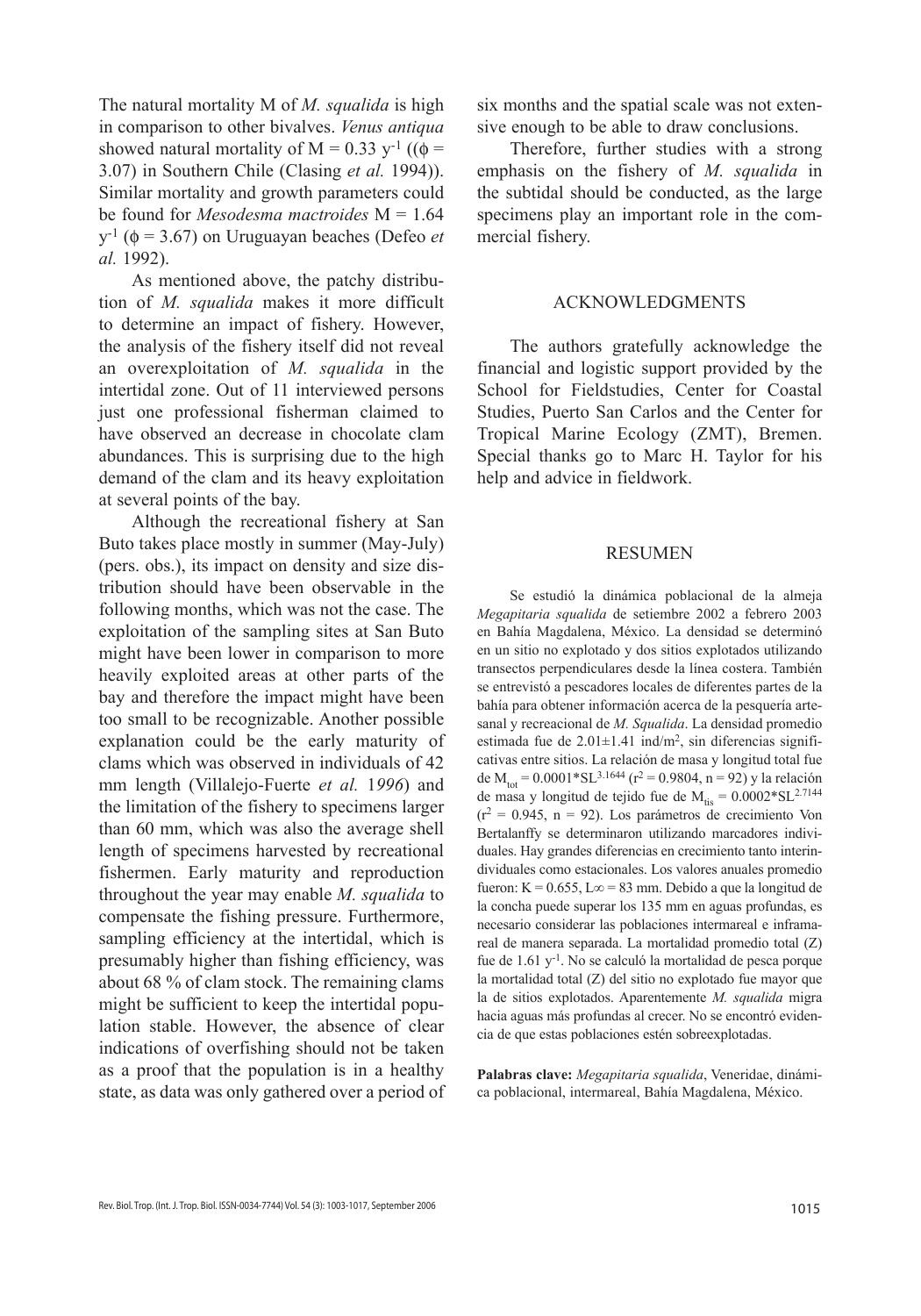### REFERENCES

- Alexander, R.R., R.J. Stanton & J.R. Dodd. 1993. Influence of sediment grain size on the burrowing of bivalves: correlations with distribution and stratographic persistence of selected neogene clams. Palaios 8: 289-303.
- Alvarez-Borrego, S., L.A. Galindo-Bect & A. Chee-Barragan. 1975. Características Hidroquímicas de Bahía Magdalena, B.C.S. Cien. Mar. 2: 94-109.
- Bally, R. 1983. Intertidal zonation on sandy beaches of the west coast of South Africa. Cah. Biol. Mar. 24: 85-103.
- Baqueiro-Cárdenas, E. 1979. Sobre la distribución de *Megapitaria aurantiaca* (Sowerby), *M. squalida* (Sowerby) y *Dosinia ponderosa* (Gray) en relación a la granulometría del sedimento (Bivalvia: Veneridae): Nota científica. An. Centro Cien. Mar Limnol. UNAM 6: 25-32.
- Baqueiro-Cárdenas, E. & J. Stuardo. 1977. Observaciones sobre la Biología, Ecología y Explotación de *Megapitaria aurantiaca* (Sowerby, 1831), *M. squalida* (Sowerby, 1835) y *Dosinia ponderosa* (Gray, 1838) (Bivalvia: Veneridae) de la Bahiá de Zihuatanejo e Isla Ixtapa, Gro., México. An. Centro Cien. del Mar y Limnol. UNAM 4: 161-208.
- Baqueiro-Cárdenas, E., J.A. Masso R. & H. Guajardo B. 1982. Distribución y abundancia de moluscos de importancia comercial en Baja California Sur. Instituto Nacional de la Pesca, México. Serie de divulgación 11. 32 p.
- Baqueiro-Cárdenas, E. & D. Aldana-Aranda. 2000. A review of reproductive patterns of bivalve mollusks from Mexico. Bull. Mar. Sci. 66: 13-27.
- Brazeiro, A. & O. Defeo. 1999. Effects of harvesting and density dependence on the demography of sandy beach populations: the yellow clam *Mesodesma mactroides* of Uruguay. Mar. Ecol. Prog. Ser. 182: 127-135.
- Castro-Ortiz, J.L., A. Tripp-Quezada & B. Anguas-Vélez. 1992. Crecimiento de la almeja chocolata *Megapitaria squalida* (Sowerby, 1835) en Bahía Concepción, Baja California Sur, México. Inv. Mar. CICIMAR 7: 1-7.
- Castro-Ortiz, J.L. & F. García-Domínguez. 1993. Crecimiento de *Chione californiensis* (Broderip, 1835) (Veneridae) en la Ensenada de La Paz, Baja California Sur, México. Inv. Mar. CICIMAR 8: 45-52.
- Clasing, E., T. Brey, R. Stead, J. Navarro & G. Asencio. 1994. Population dynamics of *Venus antiqua*

(Bivalvia: Veneridae) in the Bahía de Yaldad, Isla de Chiloé, Southern Chile. J. Exp. Mar. Biol. Ecol. 177: 171-186.

- Coe, W.R. & J.E. Fitch. 1950. Population studies, local growth rates and reproduction of the Pismo clam (*Tivela stultorum*). J. Mar. Res. 9: 188-210.
- Cruz-Agüero, J. de la, F. Galván-Magaña, L.A. Abitia-Cárdenas, J. Rodriguez-Romero & F.J. Gutiérrez-Sánchez. 1994. Systematic List of Marine Fishes from Bahía Magdalena, Baja California Sur (Mexico). Cien. Mar. 20: 17-31.
- Defeo, O. 1996. Recruitment variability in sandy beach macroinfauna: much to learn yet. Rev. Chil. Hist. Nat. 96: 615-613.
- Defeo, O., E. Ortiz & J.C. Castilla. 1992. Growth, mortality and recruitment of the yellow clam *Mesodesma mactroides* on Uruguayan beaches. Mar. Biol. 114: 429-437.
- Donn, T.E. 1990. Zonation Patterns of *Donax serra* Röding (Bivalvia: Donacidae) in Southern Africa. J. Coast. Res. 6: 903-911.
- García-Domínguez, F. 1991. Distribución, abundancia, reproducción y fauna asociada de la almeja roñosa, *Chione californiensis*, en la Ensenada de La Paz, B.C.S., México. Tesis de Maestría, Universidad de Colima, La Paz, Baja California Sur, México. 136 p.
- Gayanilo, F.C., P. Sparre & D. Pauly. 1994. The FAO-ICLARM Stock Assessment Tools (FISAT) user's guide. Final Draft, FAO, Rome. ICLARM Contr. 1084 p.
- Gulland, J.A. 1988. Fish population dynamics. Wiley & Sons, Chichester, 2. ed., 422 p.
- Keen, A.M. 1971. Sea Shells of Tropical West America. Marine Mollusks from Baja California to Peru. Stanford University, Stanford, California, USA, 1064 p.
- Munro, J.L. 1982. Estimation of the parameters of the von Bertalanffy growth equation from recapture data at variable time intervals. J. Cons. CIEM 40: 199-200.
- Nel, R., A. McLachlan & D.P.E. Winter. 2001. The effect of grain size on the burrowing of two *Donax* species. J. Exp. Mar. Biol. Ecol. 265: 219-238.
- Norkko, A., V.J. Cummings, S.F. Thrush, J.E. Hewitt & T. Hume. 2001. Local dispersal of juvenile bivalves: implications for sandflat ecology. Mar. Ecol. Prog. Ser. 212: 131-144.
- Pauly, D. & J.L. Munro. 1984. Once more on the comparison of growth in fish and invertebrates. Fishbyte 2: 21.